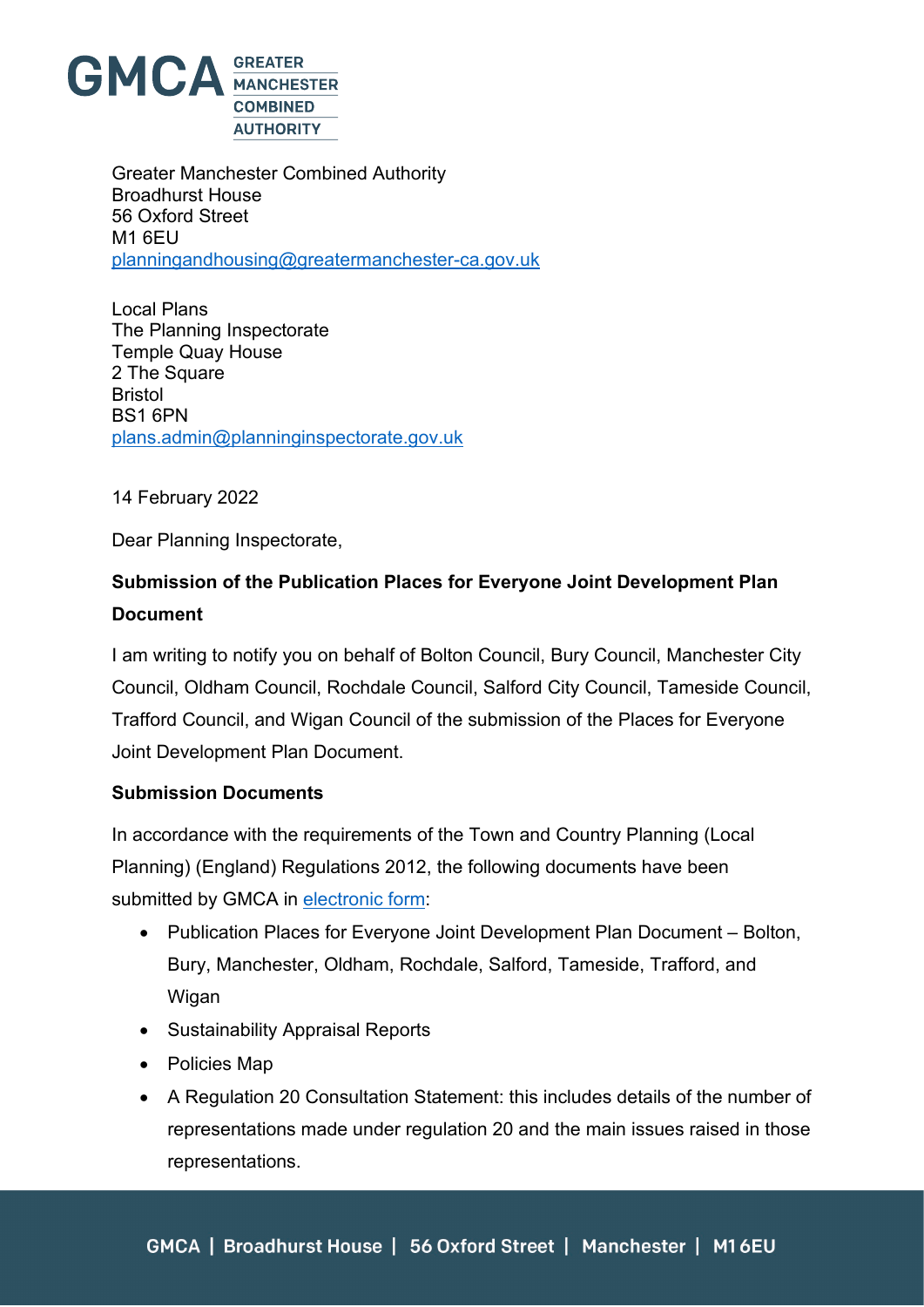

- Copies of the representations made in accordance with regulation 20.
- Supporting documents as in the opinion of the local planning authority are relevant to the preparation of the local plan
- Duty to Co-operate Statement and Log of Collaboration
- Statement of Common Ground

A complete list of the submission documents is provided on the GMCA website at [https://www.greatermanchester-ca.gov.uk/what-we-do/planning-and-housing/places](https://www.greatermanchester-ca.gov.uk/what-we-do/planning-and-housing/places-for-everyone/submission-documents)[for-everyone/submission-documents](https://www.greatermanchester-ca.gov.uk/what-we-do/planning-and-housing/places-for-everyone/submission-documents)

The documents are made available in line with the Town and Country Planning (Local Planning) (England) Regulations 2012 and the requirements of each district's Statement of Community Involvement (SCI).

Paper copies of the submission documents have not been provided to you at this stage, in accordance with Regulation 22(3) of the Town and Country Planning (Local Planning) (England) Regulations 2012. It is understood that if paper copies of any documents are required by the appointed Planning Inspector(s), these will be requested from Programme Officer and made available.

## **Places for Everyone Examination**

Paragraph 2.1 of the Planning Inspectorate Procedure Guide for Local Plan Examinations (February 2021) requests that some information is provided with regards to the hearings part of the examination; this is detailed below.

The issues raised in representations to the Publication Places for Everyone Joint Development Plan Document are summarised in the Regulation 20 Consultation Statement, including a summary of the main issues. It is considered that these are likely to represent the key matters for discussion in the examination hearing sessions. Responses have been provided to each of the main issues identified given that this is noted as being very helpful to the inspector (paragraph 1.18 of the Planning Inspectorate Procedure Guide for Local Plan Examinations (February 2021)).